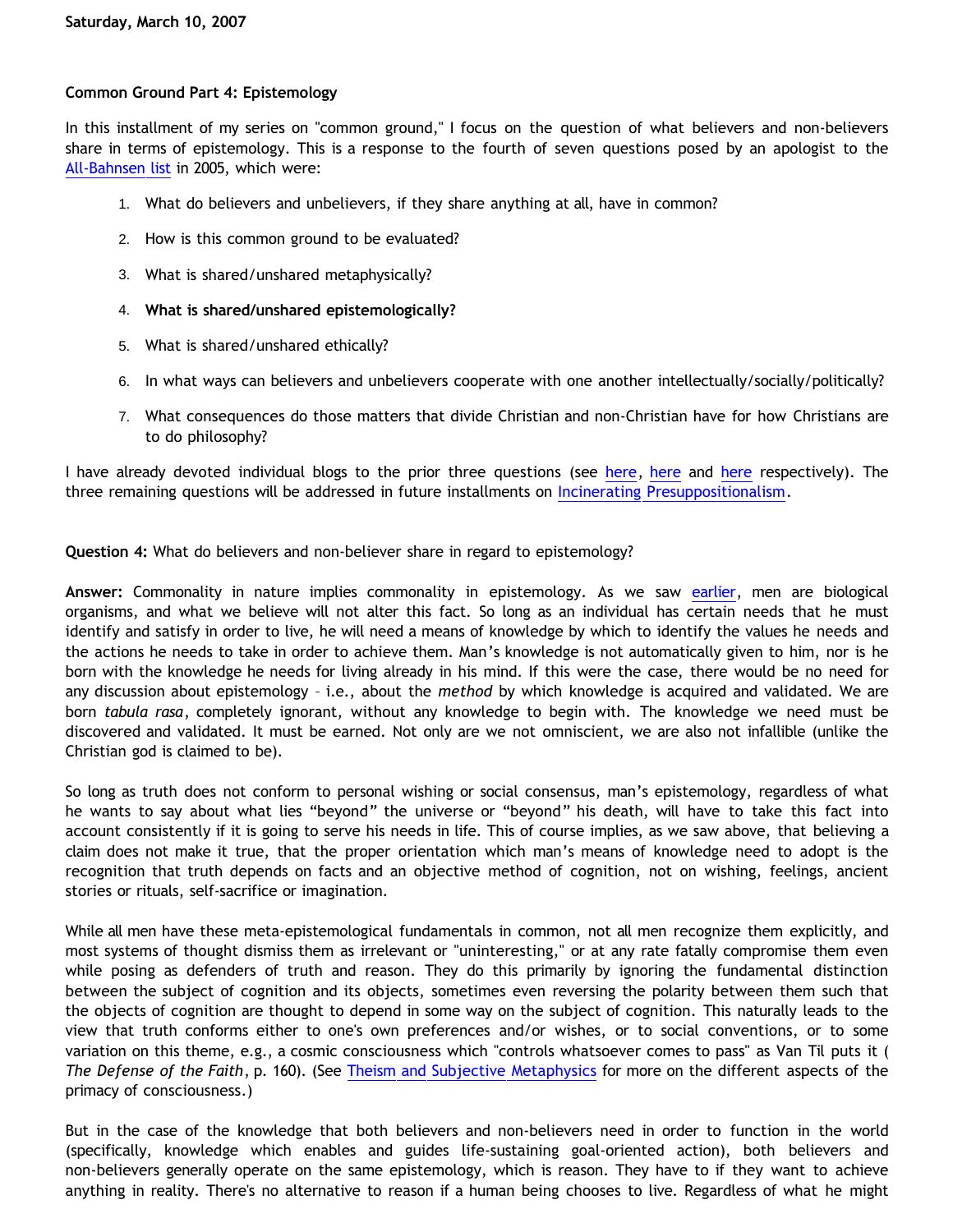*believe* about the origins of the universe, for instance, a man will nevertheless have guide his actions according to what he discovers about himself (e.g., his requirements for survival) and his environment (e.g., where and how to acquire those values that his life requires) if he wants to achieve certain ends as the result of his actions. This is in keeping with the principle of final causation: the end *determines* the means. Even the believer secretly recognizes that prayer will not fill his belly with food or start his car for him; he will have to rely on reason in order to find edible food to eat and twist the ignition key to get his car going, just as non-believers do.

Like non-believers, the believer knows that, if he wants to talk to someone who lives in another state, he will have to use a telephone or other technological device, or travel there personally. He knows that others cannot read his mind, just as he cannot read anyone else's mind. The believer knows implicitly, as do non-believers, that if he wants to achieve any goal in the natural world, he will have to guide his actions according to nature's own constraints, including the nature of his own mind. The same is the case with acquiring and validating knowledge of the world. Wishing, imagining and outright denying will not "transcend" nature's constraints. Whether he believes in Jehovah, Elohim, Allah, Horus, Geusha or none of the above, one would have to open his refrigerator and look at the date stamped on his carton of milk if he wants to know if it has expired yet. If he wanted to learn calculus, he will have to learn basic math skills first and progress from there. If he wanted to run a business successfully, he would have to learn some basic economic principles. All these endeavors require reason, and in each case there is no substitute for reason. Imagining, wishing and reading the mind of an invisible magic being will not give man the knowledge he needs to function in the world.

The question at this point becomes: Does a thinker embrace reason *consistently*, or is he willing to compromise reason for the sake of confessional investments or other non-values? Reason is the faculty by which man discovers and identifies the nature of reality and guides his actions, the faculty by which he perceives and integrates what he identifies into the sum of his knowledge. It is when men abandon reason that they invite problems, not only with others, but also in terms of their own ability to operate effectively in the world. Reason has been downplayed, maligned, vilified, denounced and ridiculed by religious leaders throughout history. They have done this because they are threatened by the human mind, because their teachings are opposed to human reason (cf. "believe or suffer"), and because their livelihood subsists on deceiving other minds into a position of subservience. Only they don't call it 'reason' when they denounce it. Instead, they prefer to hide behind eupehemisms like "the wisdom of this world" (cf. I Cor. 1:19, 2:6) or "autonomous thinking." But it is reason all the same that they despise, for it is the faculty which allows one to live independently of others that the witch doctors seek to censure. They say that reason is "vain," "incompetent," or "futile" if it is not "held captive" to the dictates of a universe-creating, reality-controlling supernatural being whose existence we can only "know" by means of imagination. They seek to subordinate reason to their fantasies just as they seek to subordinate human beings to their whims.

So believers, in order to "explain" the "knowledge" they claim to have received from "beyond," make up notions such as "revelation" and various other expressions of "just knowing," such as "grace," having "the mind of Christ," the "image of God," the "sensus divinitatus," internal messaging from "the Holy Spirit," etc. Revelation is the claim to possess mystical knowledge transmitted from a supernatural source to a human mind. Allegedly revelation is infallible, and so is the believer's reception and understanding of it. It can be invoked any time a position is called into question in order to halt the questioning. After all, who wants to find himself questioning an omniscient supernatural source? But although religious thinkers often speak of epistemology, the claim to have knowledge on the basis of divine revelation simply indicates that discussion of epistemology is a red herring. If knowledge were beamed into man's mind already validated by an infallible and omniscient source, there would be no need for a method of acquiring and validating knowledge on one's own, let alone an understanding of how that method works. The claim to possess "revealed knowledge" allows the believer to say "I don't need to know why it's true, I just know that it is true," leave it at that, and act accordingly, whether he is expected to pay his tithe to the church or take over a crowded jumbo jet at gunpoint. The believer doesn't want people to argue with what he claims to know on the basis of revelation, not only because he has no argument to support it (if he did, this would annul his claim to know it on the basis of revelation), but also because he doesn't want to question it himself.

So when it comes to the believer's religious affirmations, reason no longer applies, for the *content* of these affirmations is not derived from what he perceives, but ultimately from what he *imagines*. The believer's religious beliefs are certainly not based on his own firsthand accounts or on the basis of stories which he has personally verified, for these beliefs are based on faith in ancient texts purporting to describe actual events in history. The believer in such things who then acts on the basis of reason in the real world in order to identify and achieve his goals, is essentially operating on [two opposite worldviews](http://bahnsenburner.blogspot.com/2005/07/only-two-worldviews.html): one which is suited for a reality which does not conform to consciousness (which is reason, whose basis is the [primacy of existence principle\)](http://www.geocities.com/katholon/poe.htm), and some other "faculty" which stems from a fantasy world in which reality does conform to consciousness (mysticism, which rejects the primacy of existence). While his actions in the world show that he has no choice but to deal with reality on its own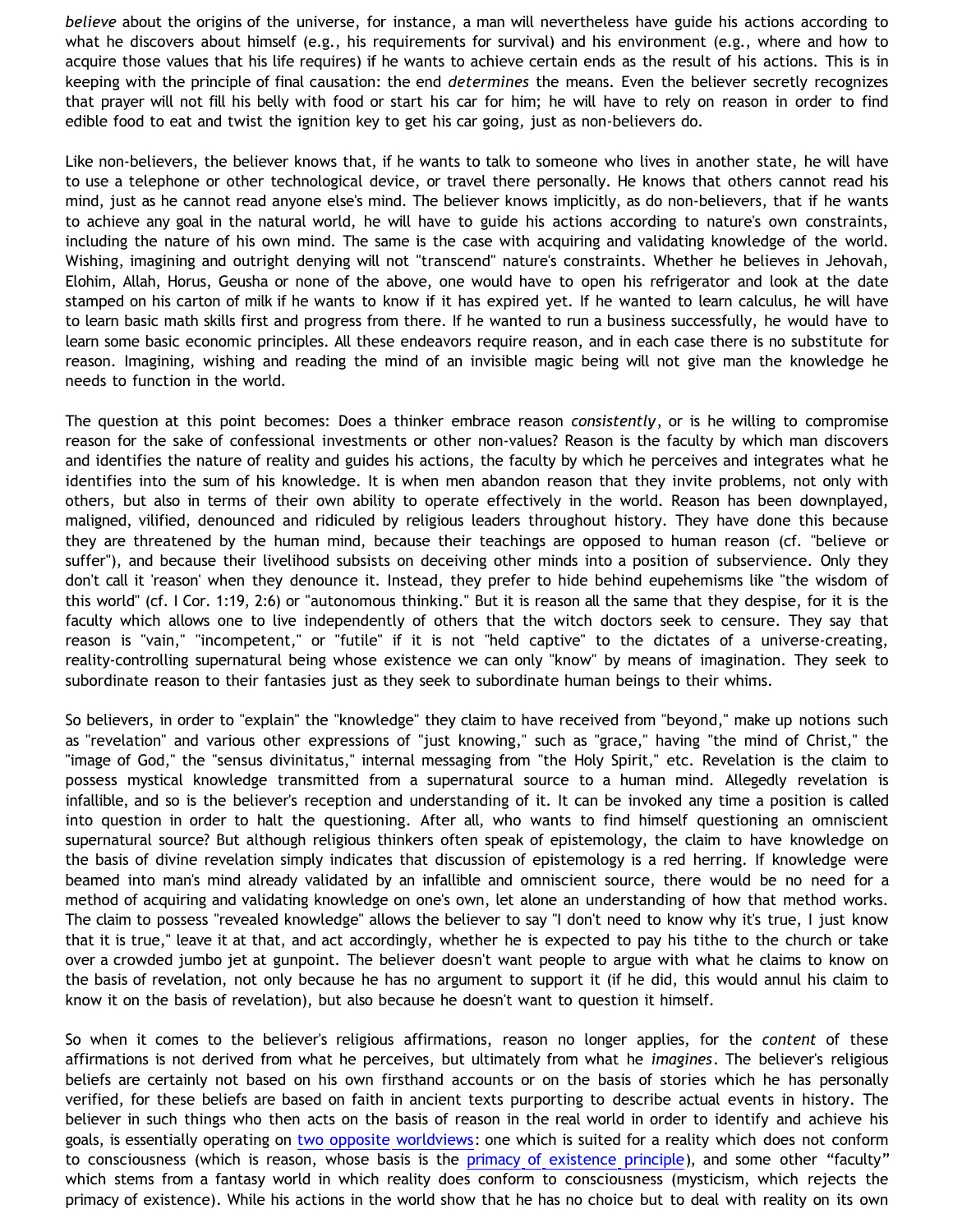terms, his religious beliefs describe a world which readily reshapes itself to accommodate someone's [wishing.](http://bahnsenburner.blogspot.com/2006/12/wishing-and-christian-deity.html) The world informed by his religious beliefs is run by invisible magic beings who can assume the shape of animals (such as the devil masquerading as a snake in the Garden of Eden), manifest themselves in spectacular ways (such as the burning bush that Moses encounters on the summit of Mt. Sinai), and cause other reality-defying acts ("miracles") to happen (such as the turning water into wine, feeding of 4,000, walking on water, quieting storms, raising the dead, etc.).

Now, these meta-epistemological preconditions will not prevent a thinker from abusing his own mind and pretending it has abilities or content that he does not actually possess. In the fake environment projected by religious belief, some minds have the power to foretell future events. And even though making predictions wildly general and even vague, or setting them down after the fact, can make them seem legitimate to the uncritical eye, believers today typically do not govern their lives as if their own attempts to predict even the weather carry any legitimate weight.

The believer did not look at the world about him and conclude from perceptual evidence that it was created by a cosmic being's act of will. Observing a natural, material, finite and corruptible world will not uncover evidence of a supernatural, immaterial, infinite and incorruptible being beyond it. Reason does not tell us that any invisible magic beings exist. As Christian apologist Michael Butler confides,

The only way we know that God is a Trinity is that He revealed it to us - mere speculation or empirical investigation would never lead us to this conclusion. ("The Transcendental Argument for God's Existence," *The Standard Bearer*, p. 118.)

Contrast this admission with the statement found in Romans 1:20, which declares

For the invisible things of him from the creation of the world are clearly seen, being understood by the things that are made, even his eternal power and Godhead; so that they are without excuse.

Of course, if something is "clearly seen," one would be wrong to call it "invisible." There is, in Christianity, a tendency toward cognitive schizophrenia as its adherents seek to make sense of its nebulous doctrines and defend the varying stands they are expected to assume. If "the invisible things" of the Christian god includes its supposed "trinitarian" nature, how could it be that this is "clearly seen" when it is also admitted that we could not "know" this feature of the Christian god unless it were "revealed" to us? And just how clearly was this "revealed" to us anyway? None of my bibles make any mention of a "Trinity." What precisely about Christianity's supposed truths are we supposed to be able to "clearly see" in the world such that we "are without excuse"? When I look out at the world around me, nothing I see tells me that it was all created by an act of consciousness. But this is something that I am supposed to "clearly see" in the world, according to Romans 1:20. That the believer would have to resort to quoting the bible in order to show that the natural world itself bears striking evidence of a creator defeats its own purpose. If this evidence were so apparent in the natural world, one would not need to rest on the authority of primitive storybooks. He did not go to the zoo and conclude from a survey of the animals residing therein that at one time some four thousand or so years ago, two (or seven?) of each were herded onto an ark and rescued from a worldwide flood. He did not look at other human beings and conclude from their nature or actions that a god-man was born of a virgin, baptized by John, assembled a group of 12 followers, preached a message and taught in parables, performed miracles and cured the lame, the infirm, the blind, that this god-man was tried by a regional principal who did not find him guilty, but released him to be put to death anyway, and that after being put to death this god-man was resurrected three days later and ascended to a place called heaven. None of these things were learned by looking at reality. Belief in these teachings was learned from a set of documents collected in a single tome and said to be true on the basis of divine revelation, not on the basis of rational proof. This is not really a question of epistemology, since the contents of the documents are accepted as truth independent of an objective process of validation. Bible-belief constitutes an abandonment of any method of validating knowledge claims, and thus constitutes an abandonment of man's need for epistemology. The bible does not even develop its own theory of knowledge, let alone a theory of concepts which would be needed to support it. Indeed, these beliefs are affirmed as truth with even more fervor than if they were conclusions to sound arguments, which in itself is a dead give-away that one has no firsthand knowledge of these accounts, that they are being promoted ultimately on the basis of feelings, not reason. Believers become so confessionally invested in the supposed truth of their bible, that it is no longer even a matter of simply believing, but of wanting it to be true. Faithfulness is the hallmark of acting on these "beliefs" and thus constitutes the ultimate in subjectivism.

All of this simply means that if Christianity's claims were in fact rational and provable, its defenders would not need to appeal to "divine revelation." It is because there is no rational validation for their claims that they need to discredit so-called "autonomous reasoning."